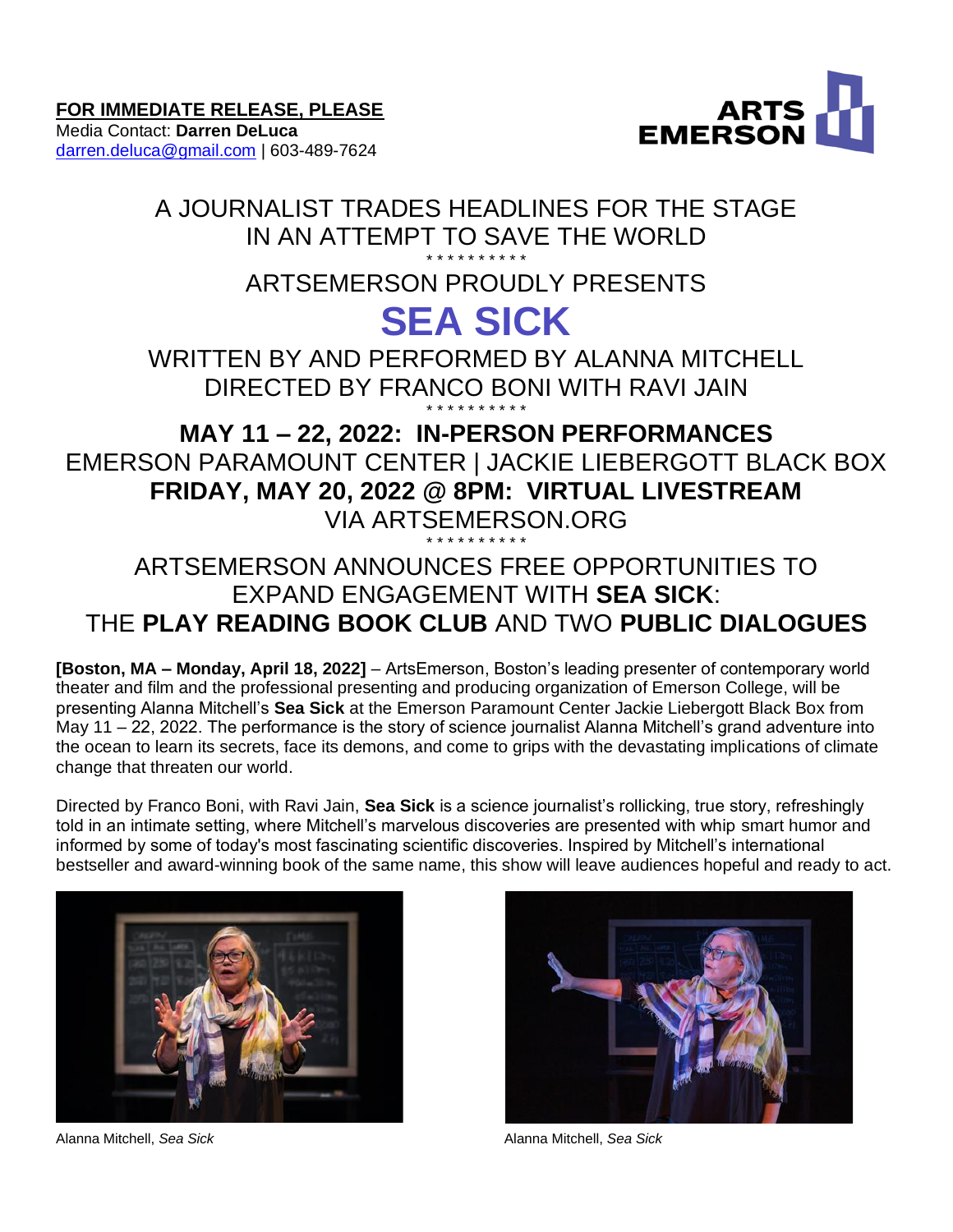"I'm so thrilled to be bringing the play to ArtsEmerson's audiences next month," Mitchell says. "Our need to fathom just how much we're endangering the life-support systems of the planet has never been greater. And neither has been our power to push the change we want to see."

"ArtsEmerson is committed to advancing climate justice onstage and off," says ArtsEmerson Director of Artistic Programming Ronee Penoi. "We know the scale of the climate crisis can often feel paralyzing, but with Sea Sick, Alanna unlocks a path forward through her unique perspective- offering a much needed dose of inspiration. We couldn't be more pleased to welcome Alanna's work - a powerful intersection of storytelling, science, and civic dialogue - to the city of Boston."

In addition to the opportunity to experience **Sea Sick** in-person at the Emerson Paramount Center, ArtsEmerson is hosting a virtual livestream of the performance on Friday, May 20, 2022 at 8:00PM ET, broadcast live from the Jackie Liebergott Black Box.

Tickets for the **Sea Sick** in-person performances and for the **Sea Sick: Virtual Livestream** performance may be purchased 24/7 at [ArtsEmerson.org,](https://artsemerson.org/events/iphigenia/) or by calling 617-824-8400 (Tue-Sat from 12:00PM ET - 6:00PM ET). The Paramount Center Box Office (559 Washington Street, Boston) is open for walk-up service Thu-Sat from Noon - 6:00 PM ET. In-person tickets cost \$60 and the virtual livestream tickets cost \$35. Groups of 10+ attending a performance save up to 30%.

Thanks to generous support from Rockland Trust, a limited number of \$10 Mobile Rush tickets will be available at 10:00 AM ET each performance day on a first-come, first-served basis, exclusively through the TodayTix mobile app. For more information, please click on "General Public'' when you visit [ArtsEmerson's Offers web](https://artsemerson.org/packages-offers/offers/)  [page.](https://artsemerson.org/packages-offers/offers/)

At the core of ArtsEmerson's mission is bringing people together from communities throughout Boston to be enriched through art. Overcoming the exclusionary tendencies of art requires building institutions where civic engagement isn't a program but is the DNA of the organizational infrastructure.

From hosting Play Reading Book Clubs, neighborhood performances, and public dialogues to making tickets affordable and holding Welcome to Boston Cast Parties around the city, ArtsEmerson provides opportunities for people to connect with artists, ideas, and each other. ArtsEmerson is proud to be offering several free **Play Reading Book Club (PRBC)** and **Public Dialogue** events taking place in connection with **Sea Sick**.

# **Play Reading Book Club (PRBC)**

Registration is now open for ArtsEmerson's wildly popular **Play Reading Book Club (PRBC)** which will be studying **Sea Sick** from May 2 – 25, 2022. This pioneering theater literacy and community education program deepens the theater-going experience by offering unique and radical access to scripts, artists, and conversations featured at ArtsEmerson, while expanding the social networks of its participants.

Since 2014, ArtsEmerson's **PRBC** has gathered and formed a theater-going community throughout several Greater Boston neighborhoods to read, discuss, and analyze plays in the ArtsEmerson season prior to seeing them live on stage and then sharing their experience with their communities. The program will allow participants to explore **Sea Sick** over the course of 4 weeks during in-person or online sessions and is facilitated by trained teaching artists from the Emerson College Masters in Theatre Education program and professional Boston theater artists. Participants are also offered the opportunity to special meet & greet conversations with the visiting artists.

# **Public Dialogue**

ArtsEmerson's mission is not only to present extraordinary artists and performances from around the world, but to engage diverse multi-generational Boston audiences in thinking and talking about issues that address the concerns and challenges of our contemporary moment. ArtsEmerson periodically hosts free public dialogues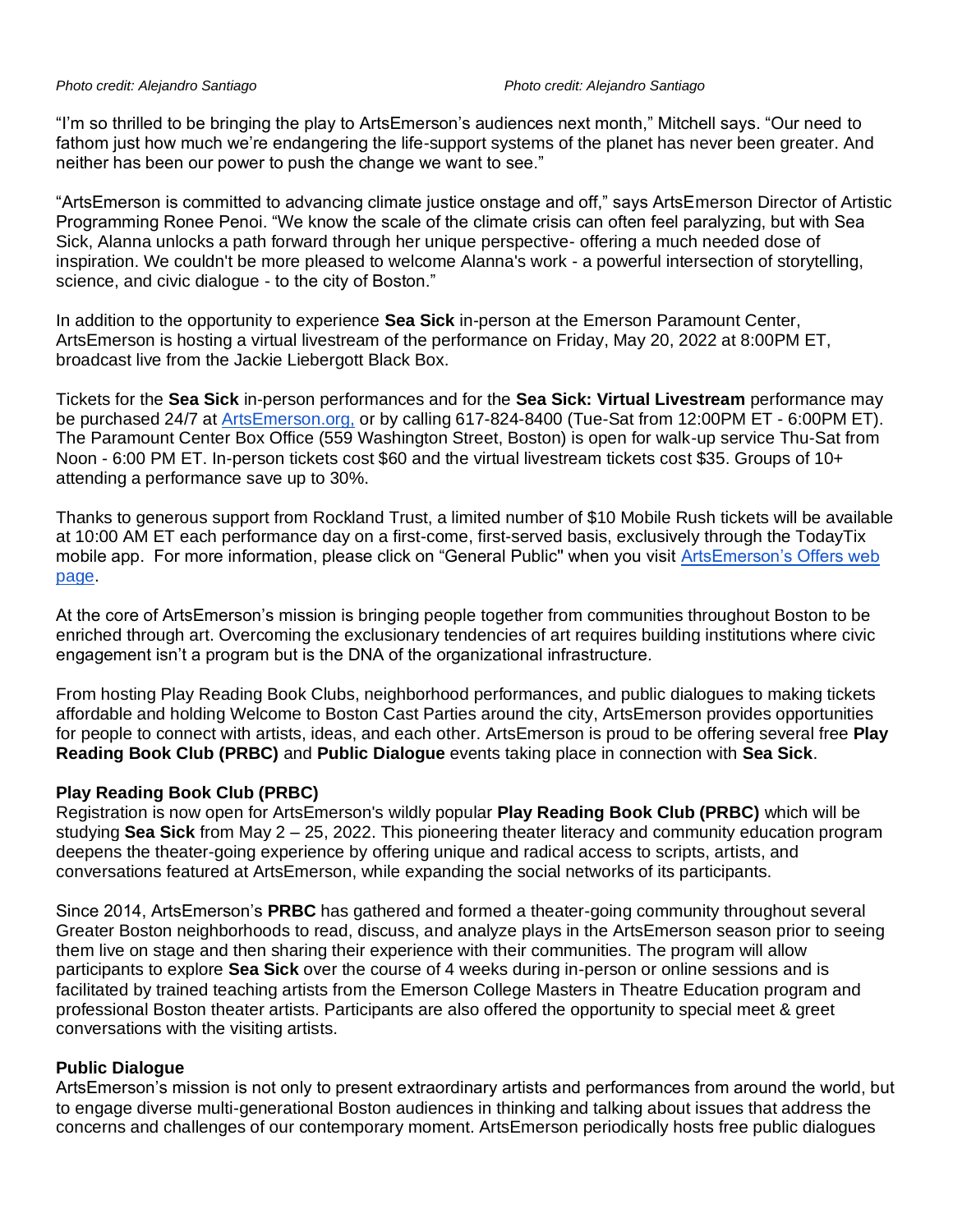and "Citywide Read" events aimed at connecting the work on our stages, our artists, our neighborhood partners, and our audiences through meaningful interactions.

ArtsEmerson will present two **Public Dialogue** conversations surrounding the **Sea Sick** engagement, the first of which will be a virtual discussion on May 9, 2022. There will be an additional in-person public dialogue on May 25, 2022 – a conversation about climate change.

# **For production stills and other media kit assets, click [here.](https://tickets.artsemerson.org/Online/default.asp?doWork::WScontent::loadArticle=Load&BOparam::WScontent::loadArticle::article_id=43D7A14F-4BFA-4D05-8429-AC1117386E26)**

# LISTINGS INFORMATION FOR **SEA SICK**

**Dates:** May 11 – 22, 2022

#### **Live Venue:**

Emerson Paramount Center Jackie Liebergott Black Box 559 Washington Street Boston, MA 02111

# **Livestream Virtual Venue:**

[ArtsEmerson.org](http://artsemerson.org/)

### **Performance Schedule:**

| Wednesday, May 11, 2022<br>Thursday, May 12, 2022<br>Friday, May 13, 2022<br>Saturday, May 14, 2022<br>Saturday, May 14, 2022<br>Sunday, May 15, 2022 | 7:30PM ET<br>7:30PM ET<br>8:00PM ET<br>2:00PM ET<br>8:00PM ET<br>2:00PM ET | Press Performance                                      |
|-------------------------------------------------------------------------------------------------------------------------------------------------------|----------------------------------------------------------------------------|--------------------------------------------------------|
| Wednesday, May 18, 2022<br>Thursday, May 19, 2022<br>Friday, May 20, 2022<br>Saturday, May 21, 2022<br>Saturday, May 21, 2022<br>Sunday, May 22, 2022 | 7:30PM ET<br>7:30PM ET<br>8:00PM ET<br>2:00PM ET<br>8:00PM ET<br>2:00PM ET | One Night Only: Virtual Livestream via ArtsEmerson.org |

### **Ticket Information:**

Tickets for the **Sea Sick** in-person performances and virtual livestream may be purchased 24/7 at [ArtsEmerson.org,](https://artsemerson.org/events/iphigenia/) or by calling 617-824-8400 (Tue-Sat from 12:00PM ET - 6:00PM ET). The Paramount Center Box Office (559 Washington Street, Boston) is open for walk-up service Thu-Sat from Noon - 6:00 PM ET. Groups of 10+ attending a performance save up to 30%. In-person tickets cost \$60 and the virtual livestream tickets cost \$35.

Thanks to generous support from Rockland Trust, a limited number of \$10 Mobile Rush tickets will be available at 10:00 AM ET each performance day on a first-come, first-served basis, exclusively through the TodayTix mobile app. For more information, please click on "General Public'' when you visit [ArtsEmerson's Offers web](https://artsemerson.org/packages-offers/offers/)  [page.](https://artsemerson.org/packages-offers/offers/)

# **Content:**

Recommended for All Ages

### **Running Time:**

65 minutes, no intermission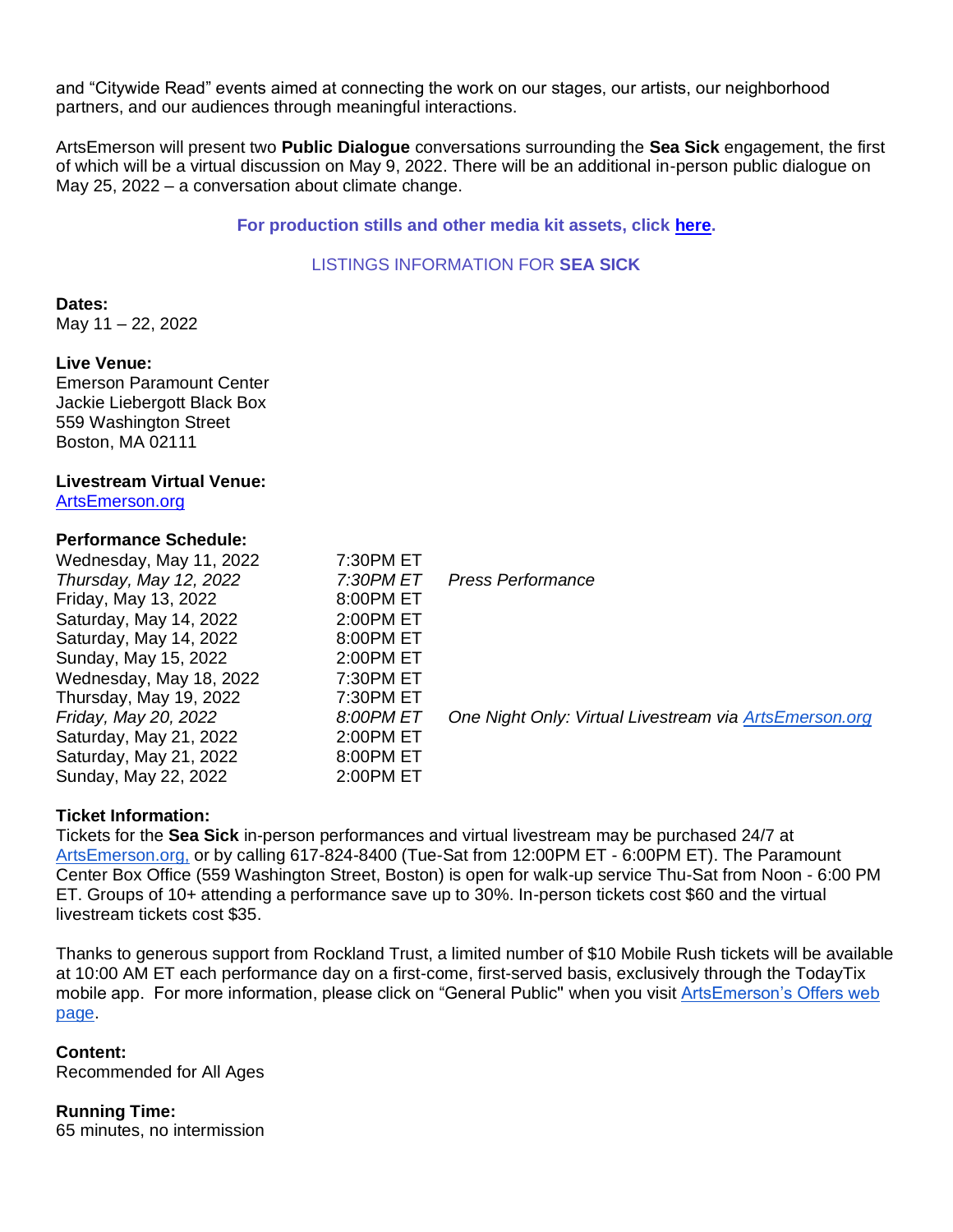# **Public Health Information:**

The Theatres of Emerson College firmly believes in the importance of a fully vaccinated community, and the utmost priority is the safety of patrons, program participants, artists, and team members. Efforts will continue to re-evaluate and establish new guidelines to ensure that protocols fulfill the promise of supporting the wellbeing of all.

Proof of full COVID-19 vaccination is required for entry to all events. According to the CDC, "full COVID-19 vaccination" is defined as two weeks after one dose of a single-shot regimen, such as the Johnson & Johnson vaccine, or two weeks after the second dose of an mRNA vaccine, such as Pfizer or Moderna. Currently, booster shots are not required under the new policy. Masks covering mouth and nose are mandatory inside all venues at all times (except for speakers, performers, and musicians while actively participating in a performance or presentation. Based on most recent scientific findings, we are recommending N95, KN95, or well-fitting 3-ply surgical masks; however, any mask with at least 3-ply construction is permissible. No gaiters, bandanas, or masks with vents are allowed. **[Click here to review full info on Covid-19 Health and Wellness](https://artsemerson.org/visit/public-health/)  [protocols.](https://artsemerson.org/visit/public-health/)**

# LISTINGS INFORMATION FOR **SEA SICK PRBC**

**BCYF/Jackson Mann Community Center 500 Cambridge St, Allston, MA 02134** WED, MAY 04 @ 5:30 PM - 8:30 PM ET WED, MAY 11 @ 5:30 PM - 8:30 PM ET WED, MAY 18 @ 5:30 PM - 8:30 PM ET SAT, MAY 21 @ 2:00 PM - 5:00 PM ET (PRBC NIGHT @ THE THEATRE) TUE, MAY 24 @ 5:30 PM - 8:30 PM ET WED, MAY 25 @ 5:30 PM - 8:30 PM ET Face masks are required for all BCYF visitors regardless of vaccine status. Visitors may not eat or drink in the community center. Registration is now open [here.](https://tickets.artsemerson.org/online/seatSelect.asp?createBO::WSmap=1&BOparam::WSmap::loadBestAvailable::performance_ids=75E930CE-4E8F-4354-AD49-BAB6EF18AA8B)

# **Roxbury Library**

**149 Dudley St, Roxbury, MA 02119** MON, MAY 02 @ 5:30 PM - 7:30 PM ET MON, MAY 09 @ 5:30 PM - 7:30 PM ET MON, MAY 16 @ 5:30 PM - 7:30 PM ET SAT, MAY 21 @ 2:00 PM - 5:00 PM ET (PRBC NIGHT @ THE THEATRE) MON, MAY 23 @ 5:30 PM - 7:30 PM ET Face masks are required for all Boston Public Library visitors regardless of vaccine status. Visitors may not eat or drink in the library. Registration is now open [here.](https://tickets.artsemerson.org/online/seatSelect.asp?createBO::WSmap=1&BOparam::WSmap::loadBestAvailable::performance_ids=F674DB56-6CD3-4A04-AE9E-57E7CA403AEF)

#### **ArtsEmerson: Online Via Zoom**

TUE, MAY 03 @ 6:00 PM - 7:30 PM ET THU, MAY 05 @ 6:00 PM - 7:30 PM ET TUE, MAY 10 @ 6:00 PM - 7:30 PM ET THU, MAY 12 @ 6:00 PM - 7:30 PM ET TUE, MAY 17 @ 6:00 PM - 7:30 PM ET THU, MAY 19 @ 6:00 PM - 7:30 PM ET SAT, MAY 21 @ 2:00 PM - 5:00 PM ET (PRBC NIGHT @ THE THEATRE) TUE, MAY 24 @ 6:00 PM - 7:30 PM ET Registration is now open [here.](https://tickets.artsemerson.org/online/seatSelect.asp?createBO::WSmap=1&BOparam::WSmap::loadBestAvailable::performance_ids=E52A1079-E40C-4ECD-B43B-66813E838331)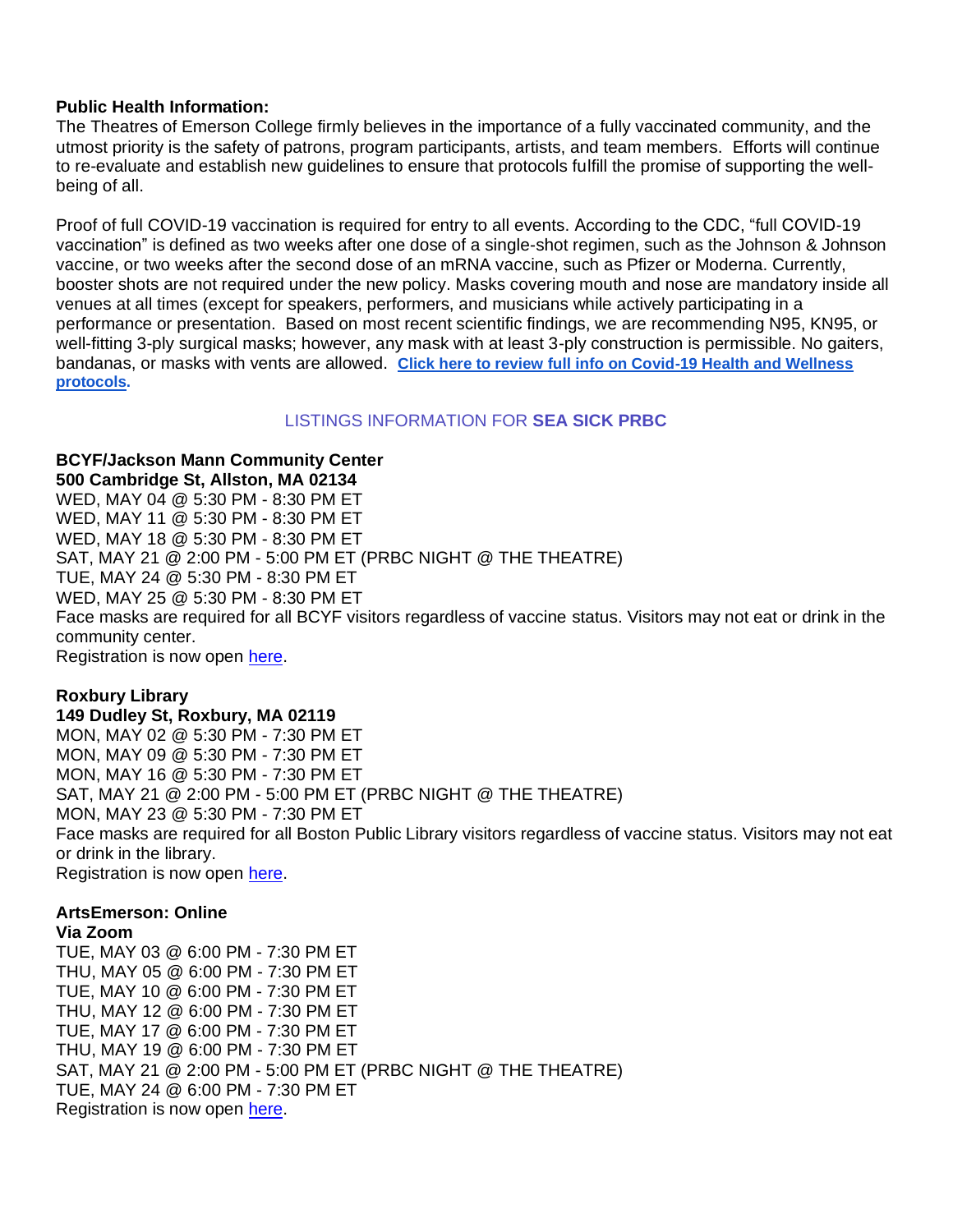# LISTINGS INFORMATION FOR **SEA SICK PUBLIC DIALOGUES**

# **When:**

Monday, May 9, 2022 at 7PM ET (Virtual) Wednesday, May 25, 2022 at 7PM ET (In Person)

# **Locations:**

Zoom/YouTube Virtual Discussion via [ArtsEmerson.org](http://artsemerson.org/) Jackie Liebergott Black Box

### **Tickets:**

Free w/ RSVP; Tickets and additional information will be available soon via [ArtsEmerson.org](http://artsemerson.org/)

# **PRODUCTION CREDITS**

WRITTEN AND PERFORMED BY: Alanna Mitchell

DIRECTED BY: Franco Boni, with Ravi Jain

SET & COSTUME DESIGNER: Shawn Kerwin

LIGHTING DESIGNER: Rebecca Picherak

SOUND DESIGNER: Tim Lindsay

STAGE MANAGER AND TOURING LIGHTING DESIGNER: Melissa Joakim

PRODUCED BY: The Theatre Centre

# **CREATIVE TEAM BIOGRAPHIES**

### **Alanna Mitchell**

Alanna Mitchell (Writer and Performer) is an award-winning Canadian author and journalist who writes about science and social trends. Her international best-selling book *Sea Sick: The Global Ocean in Crisis* won the prestigious Grantham Prize for excellence in environmental journalism in 2010. With the help of The Theatre Centre's artistic director Franco Boni and Why Not Theatre's founding artistic director Ravi Jain, Mitchell turned *Sea Sick* into a one-woman nonfiction play that she has performed across Canada and internationally, her first foray into theatre. She has written for the *New York Times* science section, *National Geographic*, *Canadian Geographic*, *GQ Magazine India*, *Maclean's Magazine*, *Broadview Magazine*, *the Globe and Mail Newspaper*, the *Toronto Star Newspaper* and is an award-winning radio documentary- maker for *CBC Radio's Quirks & Quarks*. Her fifth non-fiction book, *The Spinning Magnet*, about the Earth's magnetic field, came out last year. She is working on a play with Boni and Jain based on her fourth book*, Malignant Metaphor: Confronting Cancer Myths*. Its working title: *The Interview*.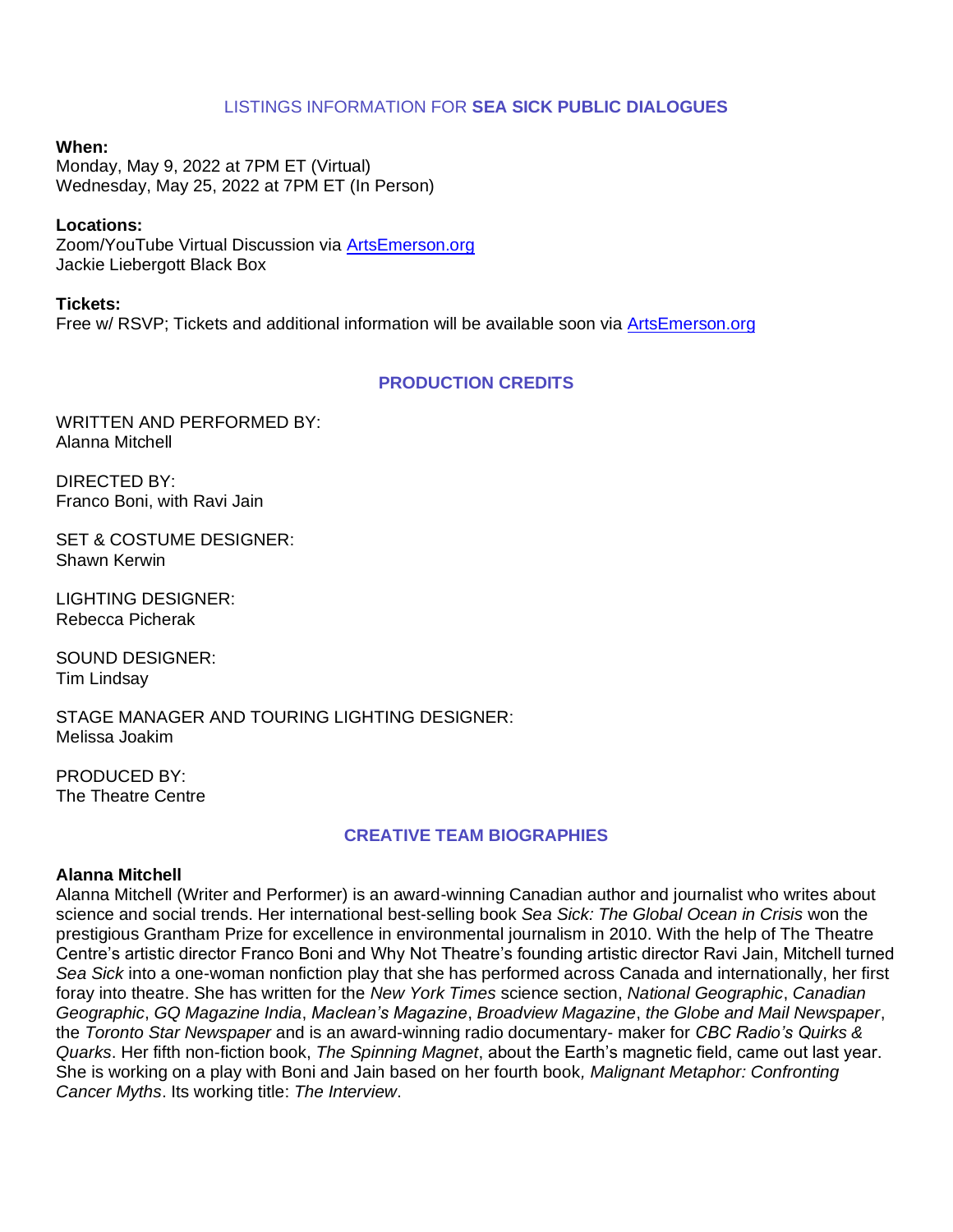# **Franco Boni**

Franco Boni (Director) is the Artistic and Executive Director of the PuSh International Performing Arts Festival in Vancouver, Canada. Prior to this, he served as Artistic Director of The Theatre Centre in Toronto for sixteen years. Franco has also served as Festival Director of the Rhubarb Festival at Buddies in Bad Times Theatre and Artistic Producer of the SummerWorks Theatre Festival. He is a recognized cultural innovator, facilitator and community builder with a demonstrated track record of restoring financial stability and artistic credibility to local arts organizations and festivals for over two decades. In 2019, he directed *Prophecy Fog* by Jani Lauzon at The Theatre Centre. He is the inaugural recipient of the Ken McDougall Award for emerging directors, was awarded the Rita Davies Cultural Leadership Award, for outstanding leadership in the development of arts and culture in the City of Toronto, and in 2013 he received the George Luscombe Award for Mentorship in Professional Theatre.

# **Ravi Jain**

Ravi Jain (Co-Director) is a multi-award-winning artist known for making politically bold and accessible theatrical experiences in both small indie productions and large theatres.

As the founding artistic director of Why Not Theatre, Ravi has established himself as an artistic leader for his inventive productions, international producing/collaborations and innovative producing models which are aimed to better support emerging artists to make money from their art.

In all of his work, exemplified by projects like *A Brimful of Asha* and his reimagining of classics like *Hamlet* and *Salt-Water Moon*, is Ravi's passion to inspire Canadians to look at new ways of representing Canada on national and international stages. Currently he is working on a new adaptation of *The Mahabharata* with the Shaw Festival and a new project with Canadian writer Nicolas Billon on a new play titled *CODE*, which completed a one week residency at the Barbican Theatre in London, UK.

Ravi has been shortlisted for the prestigious Siminovitch Prize (2016 and 2019) and won the 2012 Pauline McGibbon Award for Emerging Director and the 2016 Canada Council John Hirsch Prize for direction. He is a graduate of the two-year program at École Jacques Lecoq. [www.theatrewhynot.org](http://www.theatrewhynot.org/)

### **Shawn Kerwin**

Shawn Kerwin (Set and Costume Designer) Set and Costume Designs include: *The Bakkhai* (Stratford Festival), *A Tender Thing*, *Great Expectations*, *Our Town*, (Soulpepper), *The Soldiers Tale* (Signal Theatre), *Dead Metaphor* (Canadian Rep.Mirvish Productions), *Master Harold and the Boys* (1000 Islands Playhouse), *The Monument* (Obsidian), *Heaven*, *The Tempest, Habitat* (Canadian Stage), *A Killing Snow*, *Salt Water Moon, Leaving Home, Harvest*, *Spirit of the Narrows*, *Drawer Boy*, *Another Season's Harvest* (Blyth Festival), *Brothel #9*, *And So It Goes*, *Suburban Motel*, *Better Living, Escape From Happiness*, *Beyond Mozambique*, *Home Is My Road* (Factory Theatre).

Set designs include: *Colony of Unrequited Dreams*, *After Image*, *Oil & Water* (Artistic Fraud); *Colours in the Storm*, *Pride and Prejudice* (Grand Theatre).

Costume designs include: *If Truth Be Told* (Blyth Festival), *Alls Well That Ends Well* (Canadian Stage Dream in High Park), *Communion*, *How It Works* (Tarragon Theatre), *Moonlight and Magnolias*, *Miracle on 34th St.* (Grand Theatre). Set & Costume Design/Co-Creator: *float* (Choral Canada), *Between Breaths* (Artistic Fraud). Shawn is an Associate Professor in the Department of Theatre, York University, where she served as Chair from 2003–2009.

### **Tim Lindsay**

Tim Lindsay (Sound Designer) Tim is a Toronto-born sound designer & full-time technical director at The Theatre Centre, where he designed their touring production of the award-winning play *This Is the Point*. Most recently, he designed the world premieres of *Clitoria: A Sex-Positive Superhero!* and *Emotional Labour* at Toronto Fringe 2019, and *C'mon, Angie!* and *The Chance* for Leroy Street Theatre. His other favourite designs